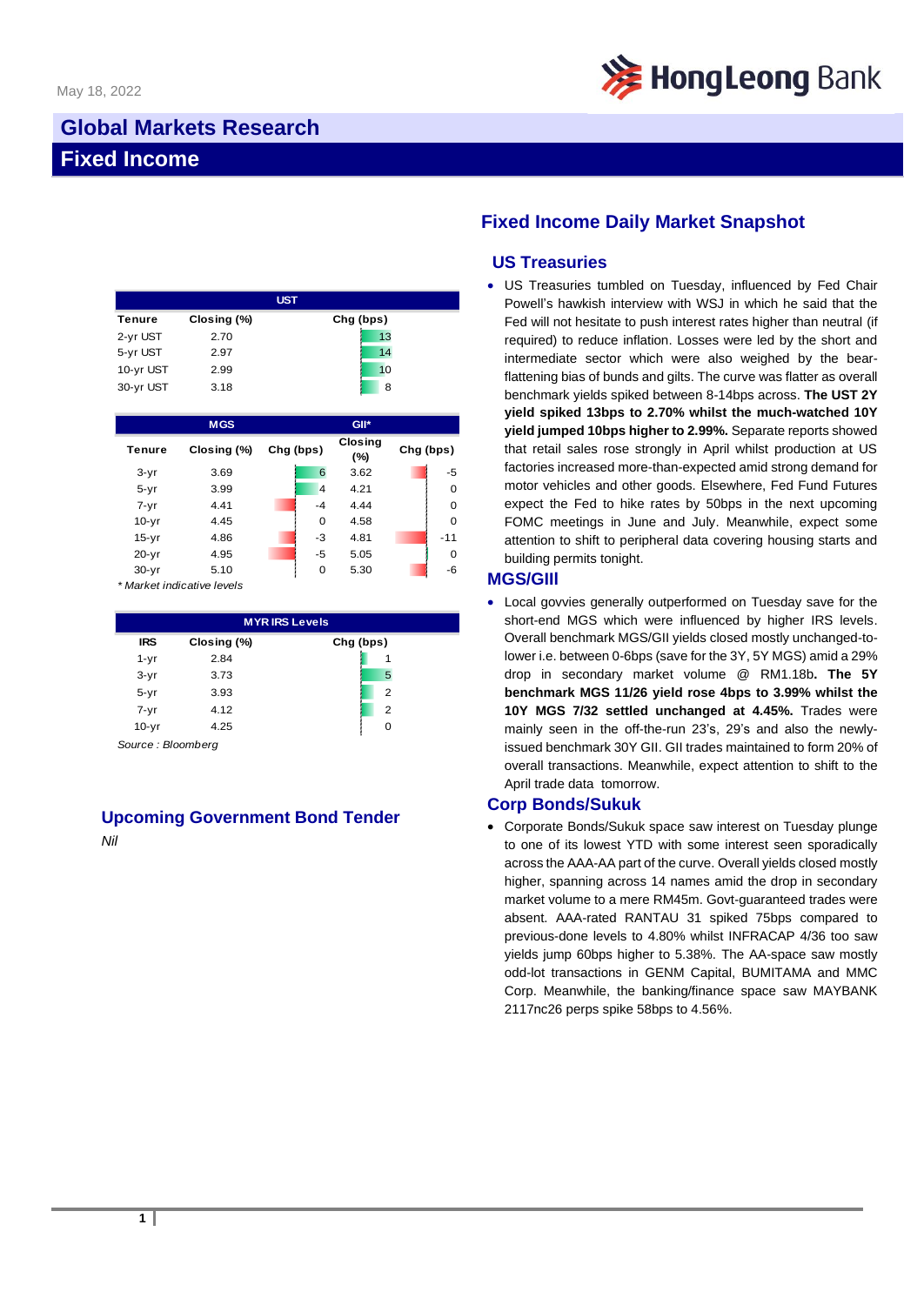May 18, 2022



### **Daily Trades : Government Bond**

|            |                   | <b>Closing</b> | Vol                     | <b>Previous</b> | <b>Previous</b>                   | Chg          |
|------------|-------------------|----------------|-------------------------|-----------------|-----------------------------------|--------------|
|            | <b>Securities</b> | <b>YTM</b>     | (RM mil)                | <b>YTM</b>      | <b>Trade Date</b><br>(dd/mm/yyyy) | (bp)         |
| <b>MGS</b> | 03/23             | 2.649          | 94                      | 2.679           | 13/05/2022                        | $-3$         |
| <b>MGS</b> | 04/23             | 2.693          | 3                       | 2.761           | 13/05/2022                        | -7           |
| <b>MGS</b> | 08/23             | 3.018          | 190                     | 2.956           | 13/05/2022                        | 6            |
| <b>MGS</b> | 06/24             | 3.635          | 20                      | 3.603           | 13/05/2022                        | 3            |
| <b>MGS</b> | 07/24             | 3.676          | 44                      | 3.670           | 12/05/2022                        | $\mathbf{1}$ |
| <b>MGS</b> | 09/24             | 3.644          | 10                      | 3.702           | 13/05/2022                        | -6           |
| <b>MGS</b> | 03/25             | 3.693          | 16                      | 3.635           | 13/05/2022                        | 6            |
| <b>MGS</b> | 09/25             | 3.903          | 16                      | 3.905           | 13/05/2022                        | $\mathbf 0$  |
| <b>MGS</b> | 07/26             | 4.024          | $\mathbf{1}$            | 4.010           | 13/05/2022                        | $\mathbf 1$  |
| <b>MGS</b> | 11/26             | 3.992          | 15                      | 3.951           | 13/05/2022                        | 4            |
| <b>MGS</b> | 11/27             | 4.166          | 22                      | 4.121           | 13/05/2022                        | 4            |
| <b>MGS</b> | 06/28             | 4.318          | 8                       | 4.289           | 13/05/2022                        | 3            |
| <b>MGS</b> | 04/29             | 4.408          | 110                     | 4.445           | 13/05/2022                        | $-4$         |
| <b>MGS</b> | 08/29             | 4.471          | 44                      | 4.491           | 13/05/2022                        | $-2$         |
| <b>MGS</b> | 04/30             | 4.500          | 80                      | 4.543           | 13/05/2022                        | $-4$         |
| <b>MGS</b> | 04/31             | 4.587          | $\overline{7}$          | 4.595           | 13/05/2022                        | $-1$         |
| <b>MGS</b> | 06/31             | 4.694          | 12                      | 4.611           | 13/05/2022                        | 8            |
| <b>MGS</b> | 07/32             | 4.446          | 28                      | 4.445           | 13/05/2022                        | 0            |
| <b>MGS</b> | 04/33             | 4.790          | $\mathbf 1$             | 4.788           | 13/05/2022                        | 0            |
| <b>MGS</b> | 11/33             | 4.848          | 4                       | 4.882           | 13/05/2022                        | $-3$         |
| <b>MGS</b> | 07/34             | 4.868          | 27                      | 4.883           | 13/05/2022                        | $-1$         |
| <b>MGS</b> | 05/35             | 4.933          | 8                       | 4.500           | 13/05/2022                        | 43           |
| <b>MGS</b> | 04/37             | 4.855          | 4                       | 4.885           | 13/05/2022                        | $-3$         |
| <b>MGS</b> | 05/40             | 4.983          | 1                       | 4.977           | 13/05/2022                        | $\mathbf{1}$ |
| <b>MGS</b> | 10/42             | 4.947          | 16                      | 4.996           | 13/05/2022                        | $-5$         |
| <b>MGS</b> | 03/46             | 5.169          | 1                       | 5.087           | 13/05/2022                        | 8            |
| <b>MGS</b> | 06/50             | 5.095          | 164                     | 5.095           | 13/05/2022                        | 0            |
| GII        | 05/23             | 2.810          | 130                     | 2.997           | 12/05/2022                        | $-19$        |
| GII        | 07/23             | 2.971          | 23                      | 3.048           | 12/05/2022                        | -8           |
| GII        | 11/23             | 3.016          | 20                      | 3.107           | 13/05/2022                        | -9           |
| GII        | 05/24             | 3.693          | $\overline{\mathbf{4}}$ | 3.318           | 05/05/2022                        | 38           |
| GII        | 10/24             | 3.623          | 50                      | 3.676           | 13/05/2022                        | $-5$         |
| GII        | 08/25             | 3.911          | $\overline{c}$          | 3.928           | 11/05/2022                        | $-2$         |
| GII        | 03/26             | 4.007          | 3                       | 3.964           | 13/05/2022                        | 4            |
| GII        | 07/27             | 4.235          | 1                       | 4.218           | 12/05/2022                        | 2            |
| GII        | 10/30             | 4.601          | 1                       | 4.593           | 13/05/2022                        | 1            |
| GII        | 08/33             | 4.819          | 1                       | 4.663           | 29/04/2022                        | 16           |
| GII        | 07/36             | 4.814          | 1                       | 4.925           | 13/05/2022                        | $-11$        |
| GII        | 09/41             | 5.051          | 2                       | 5.048           | 13/05/2022                        | $\pmb{0}$    |
|            |                   |                | 1180                    |                 |                                   |              |
|            |                   |                |                         |                 |                                   |              |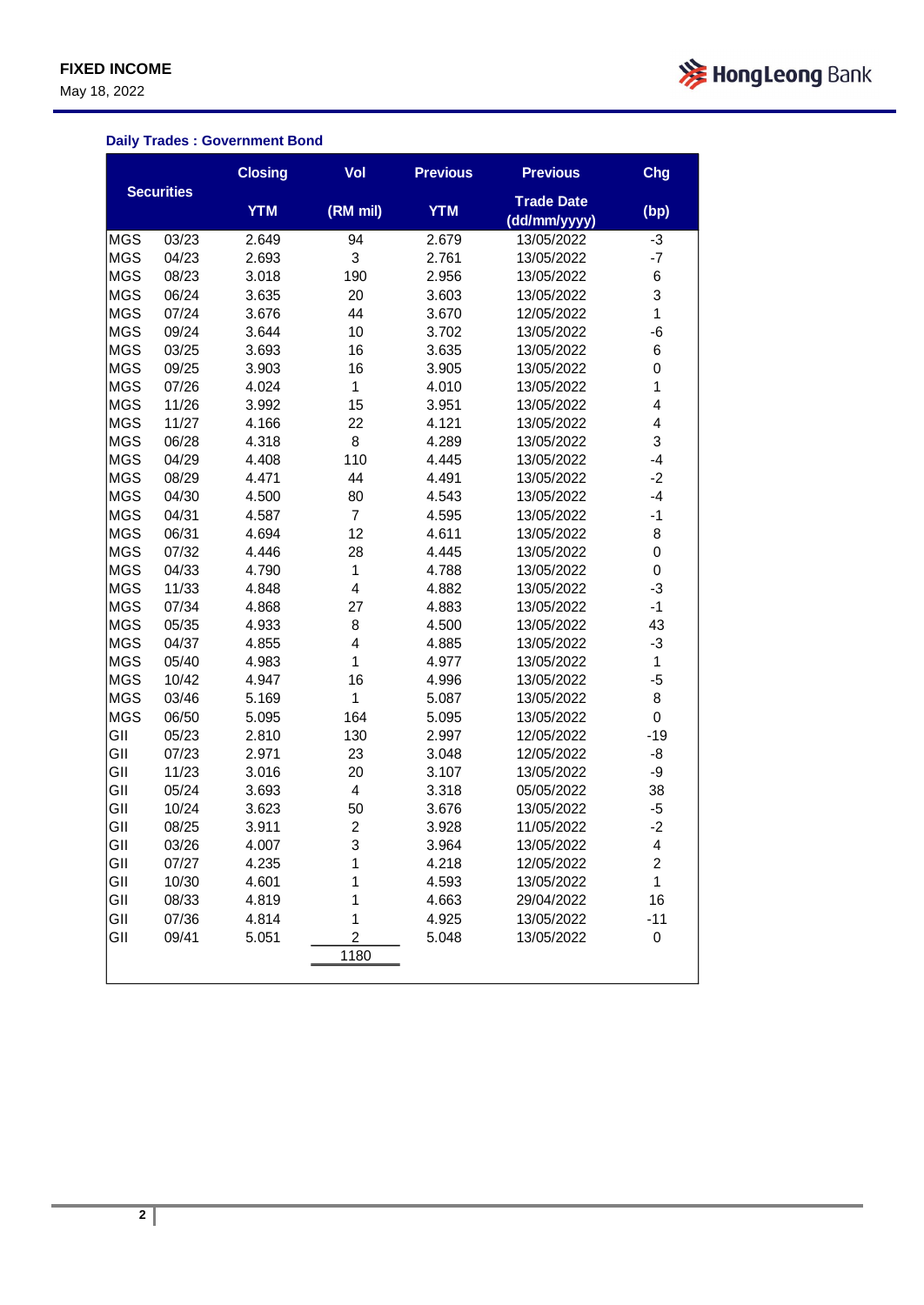May 18, 2022



### **Daily Trades : Corp Bonds/ Sukuk**

|                                    |       | Rating         | <b>Closing</b> | Vol      | <b>Previous</b> | <b>Previous</b>                   | Chg   | <b>Spread</b>          |
|------------------------------------|-------|----------------|----------------|----------|-----------------|-----------------------------------|-------|------------------------|
| <b>Securities</b>                  |       |                | <b>YTM</b>     | (RM mil) | <b>YTM</b>      | <b>Trade Date</b><br>(dd/mm/yyyy) | (bp)  | <b>Against</b><br>MGS* |
| Projek Lebuhraya Usahasama Berhad  | 01/26 | AAA            | 4.050          |          | 3.798           | 14/04/2022                        | 25    | 17                     |
| Bank Pembangunan Malaysia Berhad   | 06/26 | AAA            | 4.350          |          | 3.591           | 02/03/2022                        | 76    | 47                     |
| Rantau Abang Capital Berhad        | 05/31 | AAA            | 4.799          | 10       | 4.045           | 16/03/2022                        | 75    | 30                     |
| Infracap Resources Sdn Berhad      | 04/36 | AAA            | 5.381          | 10       | 4.779           | 05/04/2022                        | 60    | 49                     |
| Sabah Development Bank Berhad      | 05/25 | AA1            | 4.042          | 1        | 4.242           | 13/05/2022                        | $-20$ | 36                     |
| <b>GENM Capital Berhad</b>         | 08/25 | AA1            | 4.565          | 2        | 4.236           | 13/05/2022                        | 33    | 88                     |
| Sabah Development Bank Berhad      | 05/27 | AA1            | 4.573          |          | 4.660           | 11/05/2022                        | -9    | 56                     |
| Bumitama Agri Ltd                  | 07/24 | AA2            | 3.996          | 2        | 3.546           | 15/04/2022                        | 45    | 39                     |
| Malayan Banking Berhad             | 02/17 | AA3            | 4.563          | 10       | 3.980           | 26/04/2022                        | 58    | $-43$                  |
| MMC Corporation Berhad             | 11/25 | AA-            | 4.456          | 6        | 3.827           | 30/12/2021                        | 63    | 77                     |
| Hong Leong Financial Group Berhad  | 11/17 | A1             | 4.137          |          | 3.828           | 12/04/2022                        | 31    | $-85$                  |
| Alliance Bank Malaysia Berhad      | 10/30 | A <sub>2</sub> | 3.771          |          | 3.993           | 10/05/2022                        | $-22$ | $-70$                  |
| Tropicana Corporation Berhad       | 09/19 | A              | 6.102          |          | 6.091           | 12/05/2022                        |       | 111                    |
| Cypark Renewable Energy Sdn Berhad | 09/20 |                | 6.306          |          | 6.622           | 12/05/2022                        | $-32$ | 132                    |
|                                    |       |                |                | 45       |                 |                                   |       |                        |

*\*spread against nearest indicative tenured MGS (Source: BPAM)*

| <b>Rating Action</b>       |                                                                                 |                       |               |  |  |  |
|----------------------------|---------------------------------------------------------------------------------|-----------------------|---------------|--|--|--|
| Issuer                     | <b>PDS Description</b>                                                          | <b>Rating/Outlook</b> | <b>Action</b> |  |  |  |
| Public Bank Berhad         | RM20 billion Senior MTN Programme (2013/2043)                                   | AAA/Stable            | Reaffirmed    |  |  |  |
|                            | RM10 billion Subordinated MTN Programme<br>(2013/2043)                          | AA1/Stable            | Reaffirmed    |  |  |  |
|                            | RM10 billion Additional Tier-1 Capital Securities<br>Programme (AT-1 Programme) | AA3/Stable            | Reaffirmed    |  |  |  |
| Public Islamic Bank Berhad | RM5 billion Sukuk Murabahah Programme                                           | AAA/Stable            | Reaffirmed    |  |  |  |
|                            | Senior sukuk<br>Subordinated sukuk                                              | AA1/Stable            | Reaffirmed    |  |  |  |

*Source: RAM,MARC*